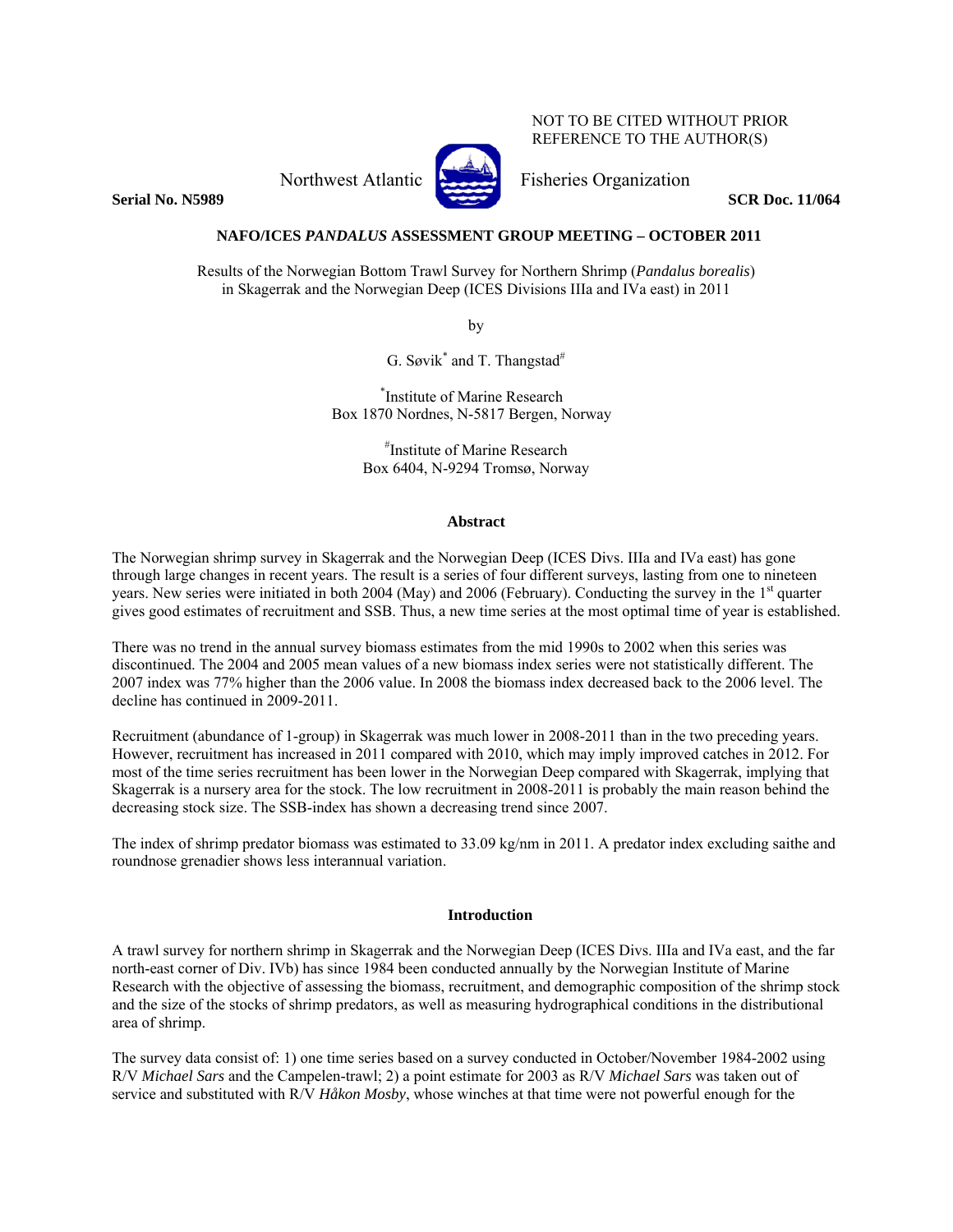Campelen-trawl, resulting in the survey being conducted with the Shrimp trawl 1420; 3) a start of a potential new series as the survey in both 2004 and 2005 was conducted in May/June with R/V *Håkon Mosby* using the standard Campelen trawl; and 4) a start of yet a new series in February 2006 still using R/V *Håkon Mosby* and the Campelen trawl. Conducting the survey in the 1<sup>st</sup> quarter gives good estimates of the 1-group (recruitment) and SSB (berried females) and was strongly recommended by the *Pandalus* working group in 2004 (ICES 2005). Since 2006 the survey has been conducted in January/February. Thus, a new time series at the most optimal time of year is established.

This paper presents the results of the 2011 survey.

#### **Material and Methods**

# *Survey design*

The survey design has not changed much throughout the whole time series.

The survey area covers depths of approximately 100 to 550 m in ICES Divs. IIIa and IVa east. A couple of stations are also located in the far north-east corner of Div. IVb. The survey is stratified by four depth zones (100-200 m, 200-300 m, 300-500 m, and >500 m), and area (Table 1, Fig. 1). In 2007 the strata division was revised. The depth contours were updated using GIS and the bathymetric database GEBCO, and the strata areas were recalculated accordingly. The strata 1-4 were extended north to 60º N in order to incorporate the two northernmost stations in the strata system, and the deep water area in the middle of Skagerrak ( $>500$  m) was included as a 17<sup>th</sup> stratum as four trawl stations are located in this area. A second revision of the strata system in 2008 moved the northern border of stratum 1 to 59<sup>°</sup> N as the two southern trawl stations in this stratum cannot be considered representative of the whole area north to 60º N (Fig. 1). Furthermore, the strata areas were recalculated using an "equal area" projection which gives more correct area estimates than the earlier used projection. The survey area is now estimated to cover 15 749 nm² (Table 1).

The survey has a fixed station design, assuming that the temporal variation in the shrimp stock generates the necessary randomness. In 2006 it was decided that the100 stations trawled during the 2000 survey should be considered fixed stations for future surveys. In 2008 thirteen stations (positions found in old survey reports from 1984-1996) were added in order to obtain a better coverage of the area (Fig. 1), and two old stations were deleted from the list, resulting in a new total of 111 trawl stations. The deepest and shallowest stations have depths of respectively 540 and 111 m. Ideally, all stations should be trawled every year, giving a coverage of one haul per 142 nm<sup>2</sup>. However, this rarely happens due to time and weather constraints.

In 2011 the survey was carried out from January 10 to 27. The trawl used is a Campelen 1800/35 bottom trawl with rockhopper gear. In 2006 the rigging was changed with more float added in order to reduce the number of "mud hauls". This worked out very well, and the new rigging has since been kept. Mesh size in the cod end is 20 mm with a 6 mm inner lining net. Tow duration was 1 hour until 1989 when it was reduced to 0.5 hour. When towing on fish banks the tow duration is reduced to 5-10 minutes to prevent the trawl filling up with fish. Tow speed is roughly 3 knots. In 2011 the average tow speed was 2.90 knots (SD = 0.22). No compensation for diurnal vertical migration is made. Strapping was introduced on the survey in 2008 in order to ensure a fixed trawl geometry. Due to poor door spread on the 2009 survey, various rope lengths and distances between the rope and the doors were tried out. A 10 m rope 200 m in front of the doors gave an optimal door spread of 46-47 m. This rigging has been kept since.

### *Stock size index*

The swept area was estimated by applying a wingspread of 11.7 m to tow length. Tow length was time towed multiplied by an average towing speed of 3 knots. The swept area is thus 0.019 nm<sup>2</sup>/hour.

The catch in each tow divided by the swept area represents a sample of shrimp density in a stratum. From these samples the mean and standard error of the density in each stratum was calculated and multiplied by the area of the stratum to give estimates of stratum biomass and abundance. The biomass and abundance for the 17 strata were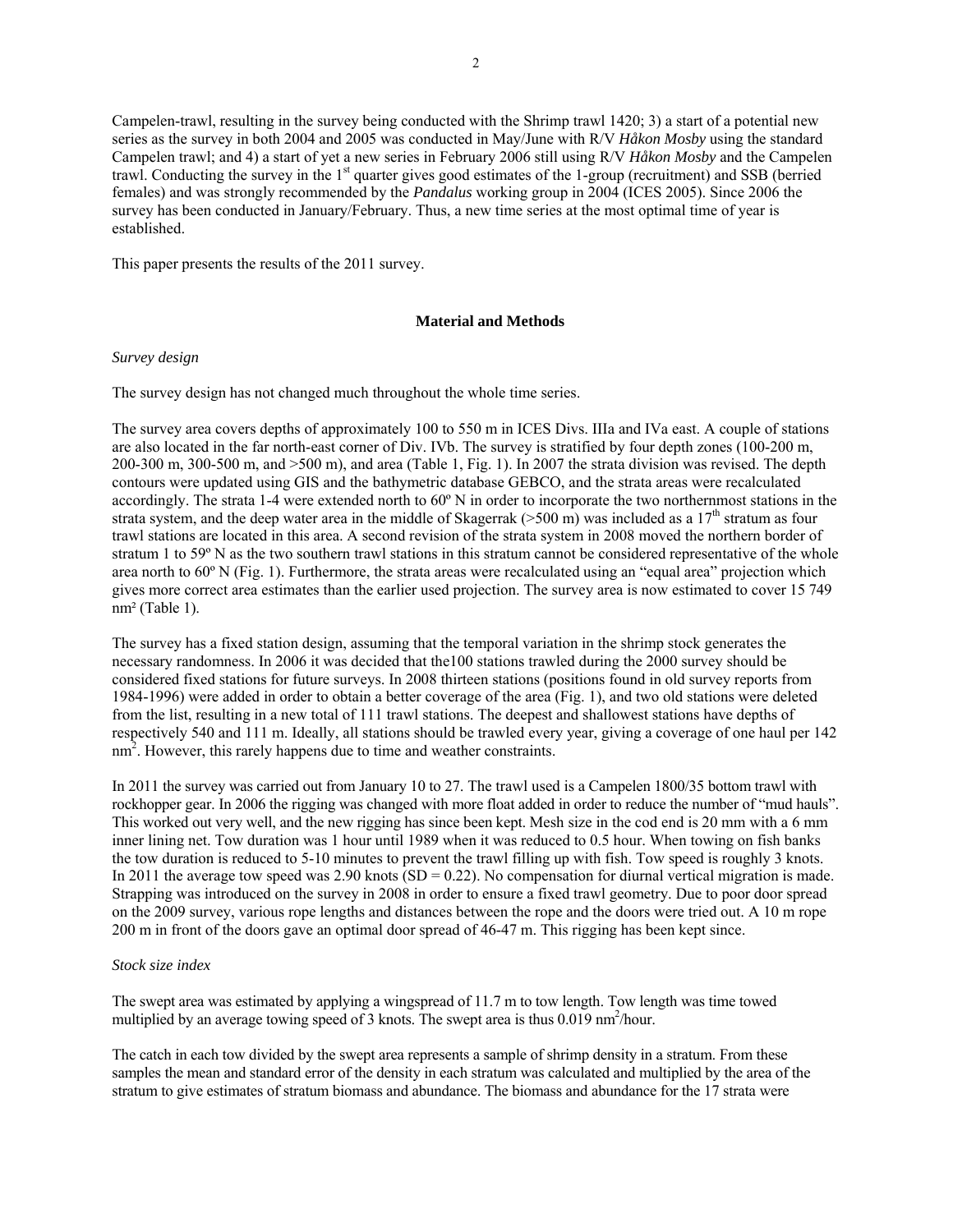summed to give the overall values for the survey area. Standard errors were corrected in 2009: SE (whole survey  $area$ ) =  $\sqrt{\left[\sum (SE (stratum)^2)\right]}$ .

A biomass index of shrimp predators was calculated as average catch/nm over all hauls of 23 fish species/fish families.

#### *Biological samples*

Samples of 250-300 shrimps are taken from each trawl haul, sorted by sexual characteristics, and measured to the nearest mm below (carapace length (CL)). Overall length frequency distribution, as well as distributions per area (Skagerrak and the Norwegian Deep), were estimated. The length frequency distributions were partitioned into age groups by modal analysis using the method of Bhattacharya (1967) (software: FISAT).

A recruitment index was estimated as the number of 1-year old shrimp from the modal analysis. There is a good correlation between the number of 1-year old shrimps in January/February in one year and the number of 2-year old shrimps the following year, despite few data points (Fig. 2).

A SSB-index was estimated as the total number of berried females, females with head roe and recently spawned females. Berried females are dominating the catches in January-February.

## *Hydrographical measurements*

In all present and past surveys CTD casts have been made at each station, but previously the data were not analysed. To avoid damages on the equipment, the CTD is not lowered further than 10 m above the bottom.

#### **Results**

#### *Area coverage*

Three days out of the 18 days of the 2011 survey was reserved for hydrographical investigations. 92 out of the 111 fixed stations were covered (Fig. 3). Out of these three tows were invalid ("mud hauls"). These data were not used in the calculations.

#### *Temperature and salinity*

The average temperature (10 m above the bottom) in January/February in the survey area has lied between 7 and 8 °C from 2006 o 2010. In 2006-2009 the bottom temperature was slightly higher in the Norwegian Deep compared with Skagerrak, while in 2010 the pattern was opposite (Table 2, Fig. 4). Mean bottom temperature dropped with respectively 2 °C and 0.7 °C in Skagerrak and the Norwegian Deep from 2010 to 2011. The area was cooled down during the unusually cold winter 2009-2010, which led to cold water sinking into the Norwegian Deep and Skagerrak basin in late winter 2010, replacing the warmer bottom water. The 2011-data show that the bottom water is still unusually cold.

Average salinity has varied between 34.9 and 35.3 ‰ in the same time period.

#### *Strapping*

The introduction of strapping has caused the average door spread to decrease from more than 50 m in 2006-2007 to 46- 47 m in 2008-2011 (Table 3). The former relationship of increased door spread with increased depth is not seen in the 2008, 2010 and 2011 tows. In 2009 there was a slight decrease in door spread with depth, probably due to difficulties with the trawl gear at this year's survey. The difference in door spread between the different years is not corrected for.

#### *Biomass indices*

The biomass index increased from the late 1980s to the early 1990s, remained at a stable level until the mid 1990s where after it started fluctuating at a slightly higher level (Table 4, Fig. 5). This series was discontinued in 2002. The very low 2003 biomass index could have resulted from the use of the Shrimp trawl 1420, which has mesh size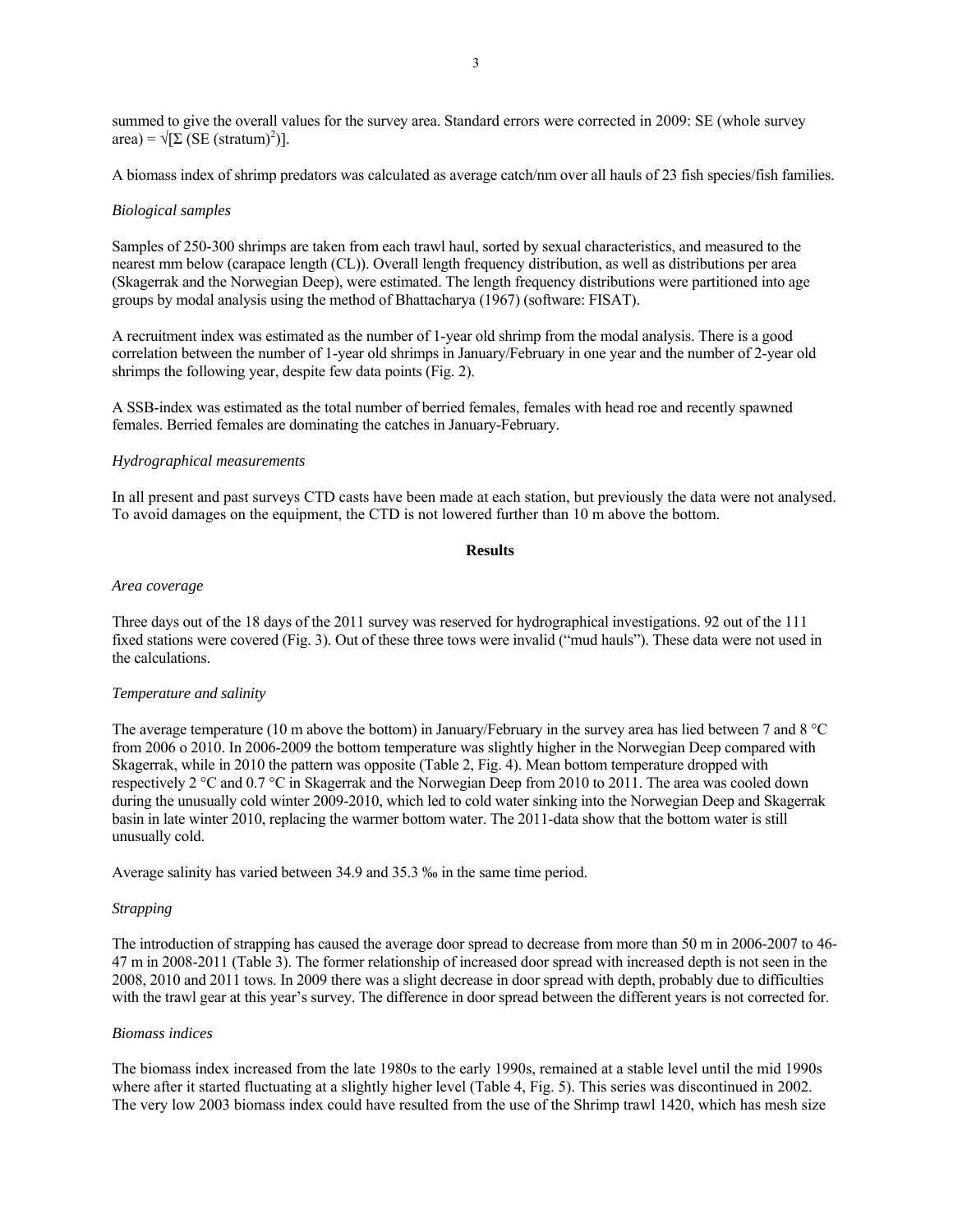in the cod end of 36 mm, and no lining. However, the trawl opening is taller compared with the Campelen trawl. The 2005 mean value is lower than that of 2004, but not statistically different. The 2007 index was 77% higher than the 2006 value, but was heavily influenced by the very high mean biomass in stratum 16 (Table 4), which was due to the high biomass of one particular trawl station. In 2008 the biomass index declined to the 2006 level. The decreasing trend has continued until 2011 (Figs. 5, 6a, 6b).

As the time series is short (only 6 years), there are few years with which to compare the low values of 2010 and 2011, and it is not possible to state whether these indices are extraordinarily low. The LPUE-index has been decreasing since 2007 and was in 2010 at the same level as in 2000. However, the 2010- landings were the lowest since the beginning of the 1980's (Søvik and Thangstad 2011). Thus, the shrimp biomass is possibly at a very low level in 2010 and 2011.

In 2006-2009 the estimated shrimp biomass was higher in Skagerrak (Div. IIIa) compared with the Norwegian Deep (Div. IVa east), however, in 2010 this pattern was reversed with a slightly higher estimated biomass index in the Norwegian Deep (5 840 t) compared with Skagerrak (4 290 t). Similarly, in 2011, the biomass index for the Norwegian Deep (5 030 t) was higher than the Skagerrak index (3 590 t).

## *Size, age and sex distribution*

The 2011-data suggest four age groups in Skagerrak and five age groups in the Norwegian Deep (Table 5, Fig. 7). The model analysis, however, gave only four age groups in the Norwegian Deep (Table 5). Length frequency distributions for earlier years showed three age groups in Skagerrak and four in the Norwegian Deep (Fig. 8).

In Skagerrak, the 1-group has declined from 2007 to 2010, but increased slightly in 2011 (Fig. 8). The small 1-group in 2010 appeared as a small 2-group in 2011. Because of the good correlation between the size of the 1-group in one year and the 2-group in the following year (Fig. 2), the increased 1-group in 2011 (compared with 2010) implies an increased 2-group and thus larger catches in 2012.

In the Norwegian Deep in 2006-2009, the 1-group was very small compared with Skagerrak (Figs. 8, 9). The interarea difference was, however, less pronounced in 2008-2009 compared with 2006-2007, due to a sharp decline in recruitment in Skagerrak. In 2010 the 1-group was of equal size in the two areas. In 2011, however, the 1-group was again larger in Skagerrak compared with the Norwegian Deep (Figs. 7, 9).

The much larger abundance of 1-year old shrimp in Skagerrak indicates that these waters constitute a nursery area for the stock. The low recruitment in 2008-2011 is probably the main reason behind the decreasing stock size. However, it is not known why recruitment has decreased in recent years.

SSB had decreased since 2007 (Fig 10a). So far no relationship is found between SSB and recruitment (1-year old shrimp), but this can also be explained by few data points (Fig. 10b).

## *Predator abundance*

Mean catch per trawl haul (kg/nm) in 2011 are given for various shrimp predators (Table 6). Saithe is the most abundant species, with an average catch of 7.52 kg/nm. The total index of shrimp predator biomass was estimated to 33.09 kg/nm in 2011, which is below the mean of the series for 2006-2011 (Table 6). Results from the first survey series (1984-2002) range from 28.6 to 63.1 kg/nm (ICES 2004), while in 2004-2005 the indices were respectively 58.1 and 115.4 kg/nm (ICES 2006).

The index of predator biomass is heavily influenced by the indices for saithe and roundnose grenadier. Some shallow trawl stations yield large catches of saithe, while roundnose grenadier is caught mainly in the deep parts of Skagerrak. Thus the value of these two indices, and consequently the total predator index, depends largely on the number of shallow and deep stations covered each year. A predator index excluding saithe and roundnose grenadier shows less inter annual variation (Table 6).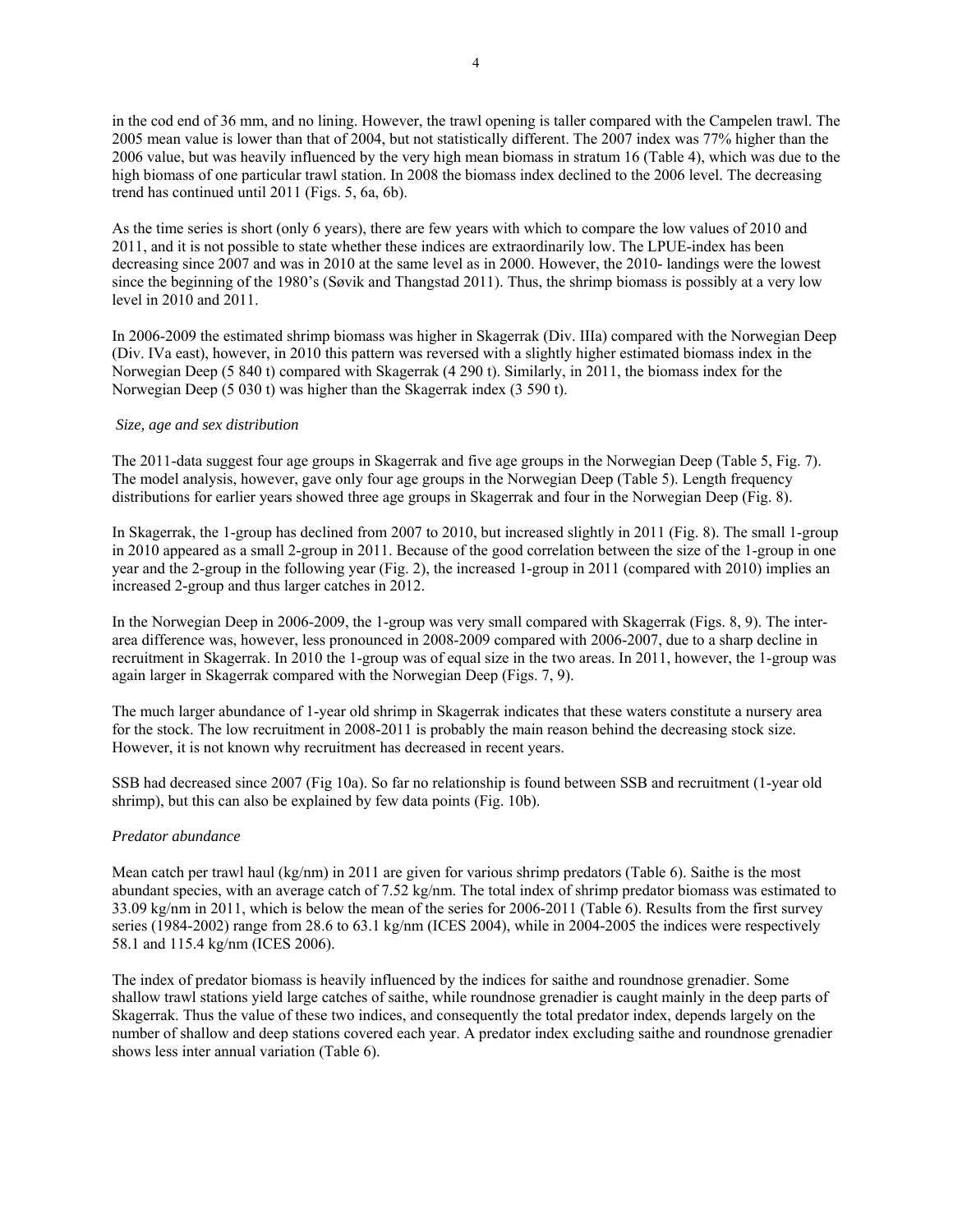# **References**

- Bhattacharya, C. G. 1967. A simple method of resolution of a distribution into Gaussian components. Biometrics 23: 115-135.
- ICES 2004. Report of the *Pandalus* assessment working group, 26 29 August 2003. ICES CM 2004/ACFM: 05. 42 pp.
- ICES 2005. Report of the *Pandalus* assessment working group, 27 October 5 November 2004. ICES C.M. 2005/ACFM:05, 74 p.
- ICES 2006. *Pandalus* assessment working group report (WGPAND), 26 October 3 November 2005. ICES CM 2006/ACFM:10. 60 pp.
- Søvik, G. and Thangstad, T. 2011. The Norwegian Fishery for Northern Shrimp (*Pandalus borealis*) in Skagerrak and the Norwegian Deep (ICES Divisions IIIa and IVa east), 1970-2011. NAFO SCR Doc. 11/68. 26 pp.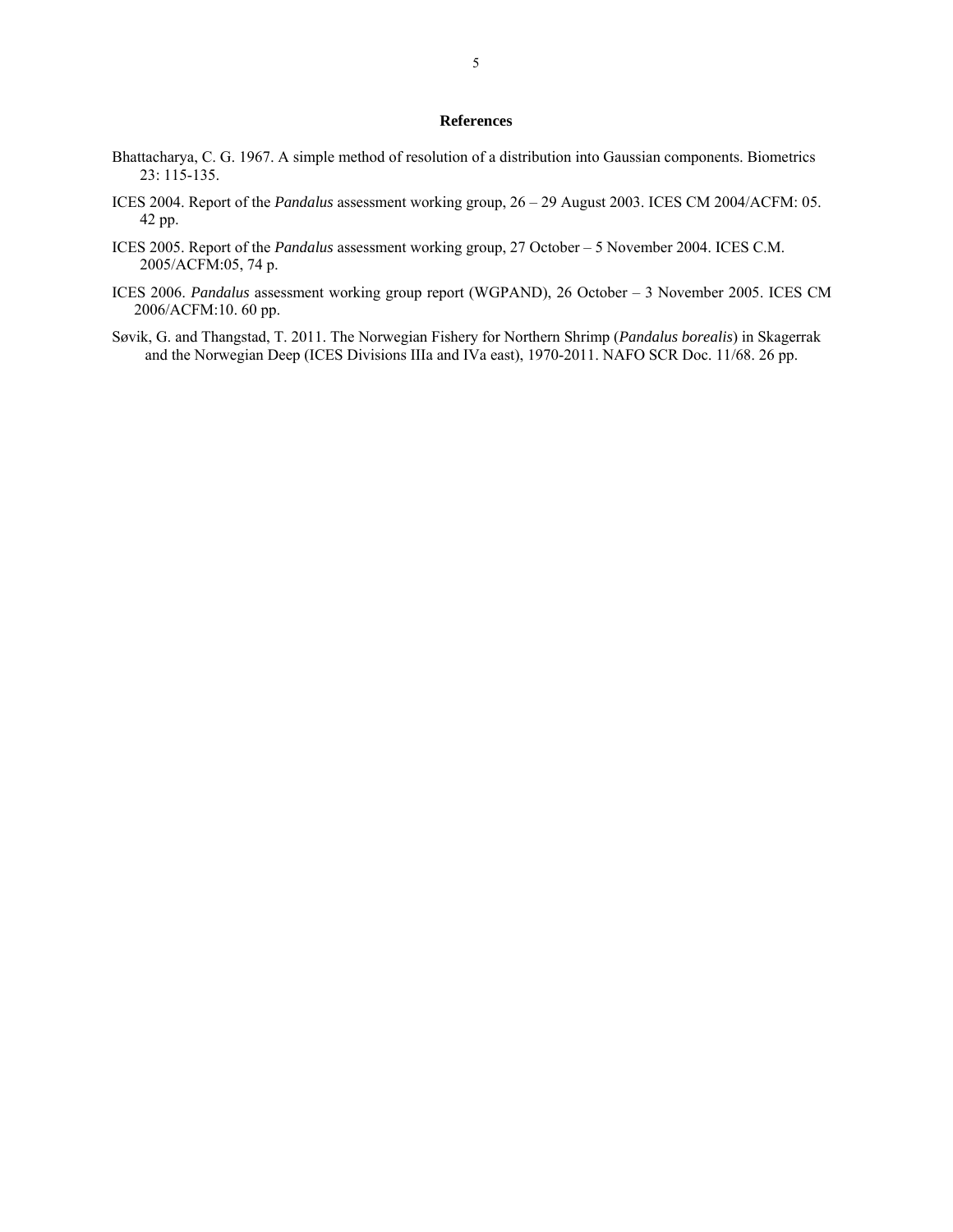| Stratum | Depth (m) | Area (nm^2) | Hauls | <b>Biomass</b> | <b>SE</b> | Abund. | <b>SE</b>      |
|---------|-----------|-------------|-------|----------------|-----------|--------|----------------|
| 1       | 100-200   | 1 2 4 5     | 2     | 0.00           | 0.00      | 0      | $\mathbf 0$    |
| 2       | 200-300   | 2 500       | 8     | 0.52           | 0.17      | 53     | 17             |
| 3       | 100-200   | 277         |       |                |           |        |                |
| 4       | 200-300   | 1 560       | 5     | 0.76           | 0.42      | 144    | 95             |
| 5       | 100-200   | 1401        | 6     | 0.02           | 0.01      | 3      | 1              |
| 6       | 200-300   | 1 1 5 9     | 7     | 1.93           | 0.63      | 349    | 122            |
| 7       | 300-500   | 555         | 2     | 0.60           | 0.07      | 80     | $\overline{2}$ |
| 8       | 100-200   | 136         | 1     | 0.04           |           | 8      | ۰              |
| 9       | 200-300   | 590         | 4     | 0.47           | 0.40      | 86     | 70             |
| 10      | 300-500   | 541         | 4     | 0.69           | 0.30      | 81     | 33             |
| 11      | 100-200   | 367         | 7     | 0.31           | 0.12      | 72     | 29             |
| 12      | 200-300   | 254         | 2     | 0.32           | 0.15      | 74     | 44             |
| 13      | 300-500   | 739         | 5     | 0.50           | 0.17      | 96     | 35             |
| 14      | 100-200   | 1411        | 12    | 0.69           | 0.32      | 149    | 68             |
| 15      | 200-300   | 739         | 14    | 0.88           | 0.25      | 195    | 47             |
| 16      | 300-500   | 1 1 3 8     | 8     | 0.72           | 0.23      | 189    | 90             |
| 17      | > 500     | 1 1 3 7     | 2     | 0.16           | 0.03      | 30     | 13             |
| Total   |           | 15 749      | 89    | 8.62           | 1.07      | 1 609  | 222            |

**Table 1.** The estimated biomass available to the trawl (Ktons) and abundance (millions) from the Norwegian shrimp survey in Skagerrak and the Norwegian Deep (ICES Divs. IIIa and IVa east) in 2011. Depth intervals are given in meter, and stratum area in  $nm^2$ . SE is the standard error.

Table 2. Average temperature (°C) and salinity (‰) over all trawl hauls from the Norwegian shrimp survey in Skagerrak and the Norwegian Deep (ICES Divs. IIIa and IVa east) in 2006-2011.

|      | Norwegian Deep   |      |              |      |  |  |  |  |  |  |  |
|------|------------------|------|--------------|------|--|--|--|--|--|--|--|
|      | Temperature (°C) |      | Salinity (‰) |      |  |  |  |  |  |  |  |
|      | mean             | SD   | mean         | SD   |  |  |  |  |  |  |  |
| 2006 | 7.40             | 0.58 | 35.25        | 0.02 |  |  |  |  |  |  |  |
| 2007 | 7.90             | 0.50 | 35.20        | 0.07 |  |  |  |  |  |  |  |
| 2008 | 7.58             | 0.35 | 35.18        | 0.06 |  |  |  |  |  |  |  |
| 2009 | 7.43             | 0.32 | 35.26        | 0.04 |  |  |  |  |  |  |  |
| 2010 | 7.30             | 0.55 | 35.16        | 0.05 |  |  |  |  |  |  |  |
| 2011 | 6.61             | 0.47 | 35.15        | 0.04 |  |  |  |  |  |  |  |

| Skagerrak |                  |      |              |      |  |  |  |  |  |  |
|-----------|------------------|------|--------------|------|--|--|--|--|--|--|
|           | Temperature (°C) |      | Salinity (‰) |      |  |  |  |  |  |  |
|           | mean             | SD   | mean         | SD   |  |  |  |  |  |  |
| 2006      | 7.01             | 0.65 | 35.13        | 0.1  |  |  |  |  |  |  |
| 2007      | 7.30             | 0.80 | 35.17        | 0.07 |  |  |  |  |  |  |
| 2008      | 7.03             | 0.36 | 34.88        | 0.31 |  |  |  |  |  |  |
| 2009      | 7.13             | 0.57 | 35.11        | 0.22 |  |  |  |  |  |  |
| 2010      | 7.47             | 0.46 | 35.16        | 0.28 |  |  |  |  |  |  |
| 2011      | 5.44             | 0.68 | 34.86        | 0.21 |  |  |  |  |  |  |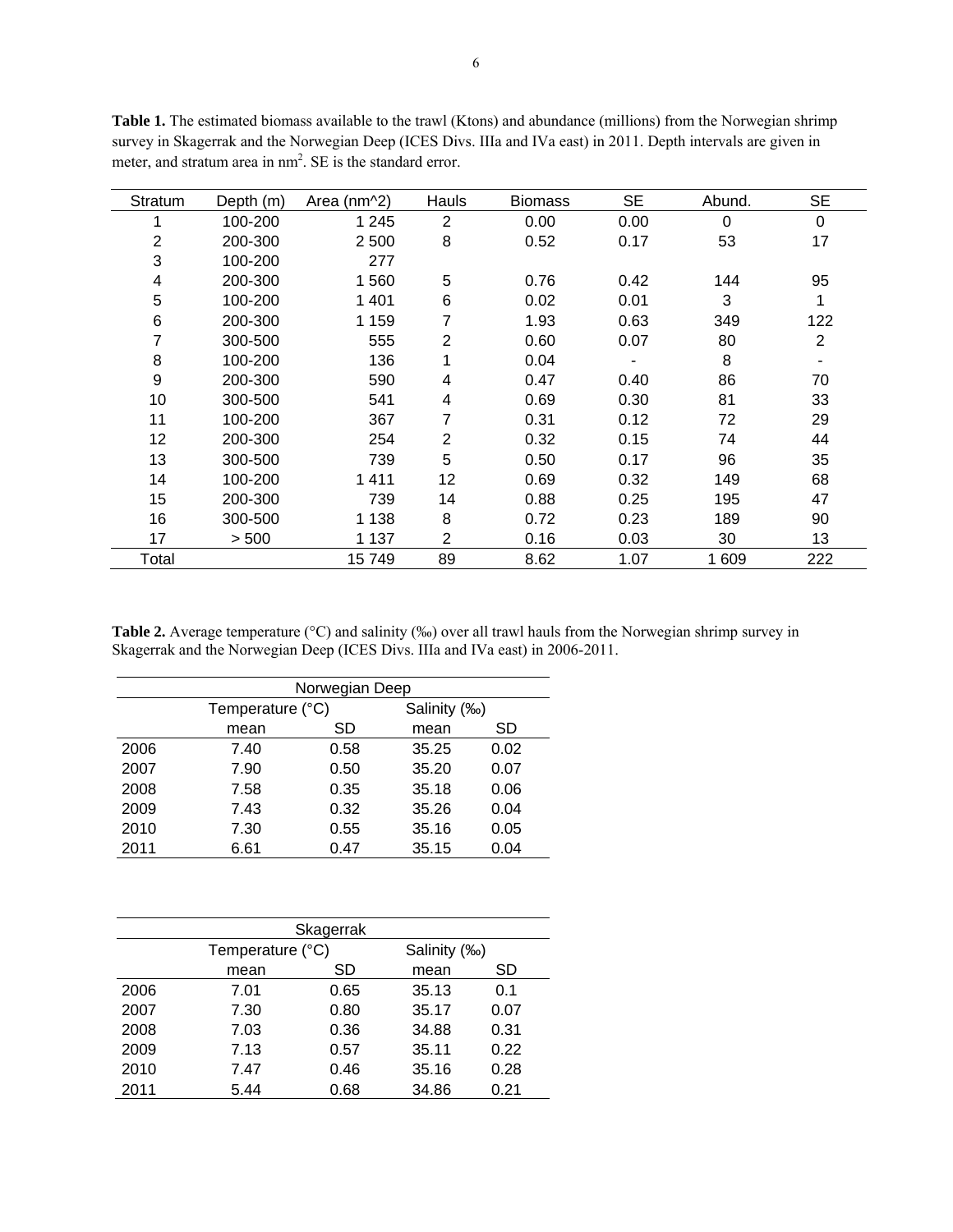|      | mean | sd      | regression<br>coefficient | $\mathsf{R}^2$ |
|------|------|---------|---------------------------|----------------|
| 2006 | 52.9 | 4.4     | 0.025                     | 0.14           |
| 2007 | 51.6 | 1.8     | 0.014                     | 0.31           |
| 2008 | 47.0 | 1.7     | $-0.004$                  | 0.05           |
| 2009 | 45.3 | 3.2     | $-0.012$                  | 0.10           |
| 2010 | 46.9 | 2.2     | 0.001                     | 0.00           |
| 2011 | 47.7 | $2.2\,$ | $-0.005$                  | 0.04           |

**Table 3.** Norwegian shrimp surveys in Skagerrak and the Norwegian Deep (ICES Divs. IIIa and IVa east) in 2006- 2011: mean door spread with standard deviation, and regression coefficient and  $R^2$ from the linear regression line.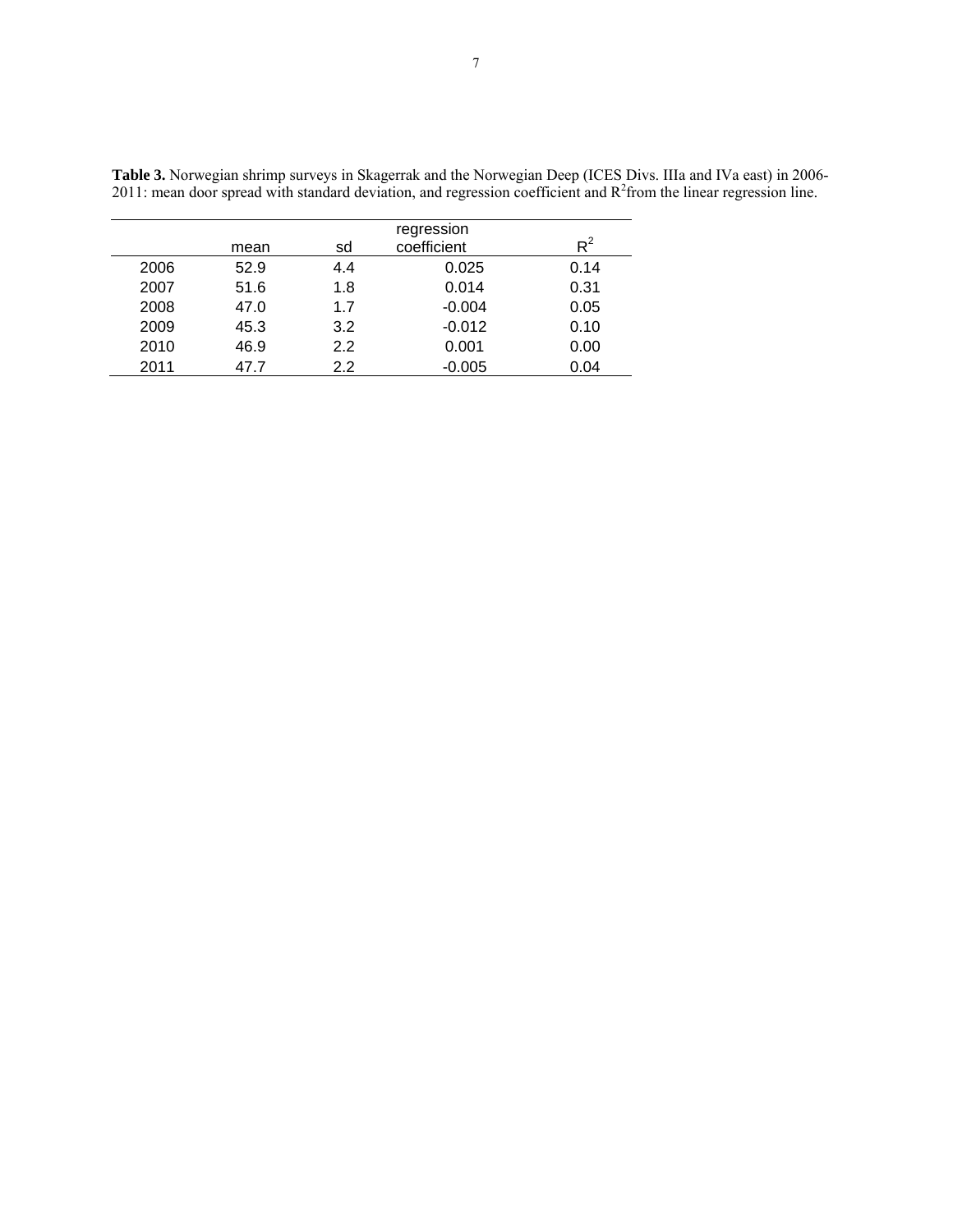| <b>Table 4.</b> Estimated biomass indices (t) from the Norwegian shrimp survey in Skagerrak and the Norwegian Deep (ICES Divs. IIIa and IVa east) by survey and stratum 1984- |  |
|-------------------------------------------------------------------------------------------------------------------------------------------------------------------------------|--|
| 2011. Indices from the different surveys series are not comparable (see text). SE is the standard error.                                                                      |  |

| Survey |                |                          |              |                          |              |              |      |                | Stratum      |         |     |              |             |      |      |      |      |    | Total area |
|--------|----------------|--------------------------|--------------|--------------------------|--------------|--------------|------|----------------|--------------|---------|-----|--------------|-------------|------|------|------|------|----|------------|
| Year   | Series         | 1                        | 2            | 3                        | 4            | 5            | 6    | $\overline{7}$ | 8            | 9       | 10  | 11           | 12          | 13   | 14   | 15   | 16   | 17 | Index SE   |
| 1984   | -1             | 0                        | 2441         | $\overline{\phantom{a}}$ | 2144         | 4048         | 3093 | 1313           | $\sim$       | 336     | 346 | 316          | $^{11}$ 556 | 605  | 1253 | 1305 | 1535 |    | 19291      |
| 1985   | -1             | 0                        | 4768         | $\overline{\phantom{a}}$ | 1162         | 3288         | 2607 | 2016           | $\mathbf{0}$ | 815     | 475 | $^{1)}$ 1900 | 794         | 840  | 4921 | 2664 | 4066 |    | 30316      |
| 1986   | -1             | 0                        | 2183         | $\overline{\phantom{a}}$ | 920          | $^{11}933$   | 1940 | 663            | $\sim$       | 389     | 177 | $^{1)}857$   | 540         | 618  | 1521 | 2073 | 733  |    | 13547      |
| 1987   | -1             | 88                       | 3765         | $\overline{\phantom{a}}$ | 2482         | 4103         | 3294 | 1237           | $\mathbf{0}$ | 1370    | 254 | $^{1)}$ 1470 | 584         | 419  | 2168 | 1350 | 964  |    | 23548      |
| 1988   | -1             | 0                        | 1126         | $\blacksquare$           | 720          | 373          | 1079 | 682            | 0            | 294     | 96  | 472          | 391         | 282  | 814  | 777  | 343  |    | 7449       |
| 1989   | -1             | $\blacksquare$           | 932          | $\overline{\phantom{a}}$ | 2347         | $^{1)}898$   | 1722 | 1159           | 0            | 560     | 263 | 579          | 556         | 498  | 1375 | 1443 | 918  |    | 13248      |
| 1990   | -1             | 0                        | 705          | 187                      | 3245         | $^{11}$ 1067 | 2373 | 471            | 0            | 647     | 171 | 1044         | 559         | 564  | 2088 | 1895 | 907  |    | 15920      |
| 1991   | -1             | 0                        | 1903         | 1008                     | 2612         | 189          | 2851 | 1053           | 152          | 725     | 189 | 740          | 526         | 716  | 2163 | 2683 | 1312 |    | 18821      |
| 1992   | -1             | 0                        | 615          | 717                      | 585          | 136          | 5743 | 2299           | 0            | 568     | 527 | 2091         | 951         | 669  | 3567 | 2550 | 1211 |    | 22229      |
| 1993   | -1             | 0                        | 1481         | 401                      | 4063         | $^{11}$ 1487 | 1437 | 688            | $\sim$       | 621     | 281 | 2596         | 758         | 728  | 2735 | 3823 | 1237 |    | 22336      |
| 1994   |                | 0                        | 1391         | 626                      | 2321         | 345          | 2439 | 1992           | $\sim$       | 461     | 255 | 1627         | 468         | 844  | 3004 | 2284 | 1320 |    | 19377      |
| 1995   | -1             | 0                        | 2794         | $\overline{\phantom{a}}$ | 1420         | 202          | 4042 | 953            | $\sim$       | 818     | 236 | 1836         | 513         | 665  | 2950 | 2076 | 1714 |    | 20220      |
| 1996   | -1             | 0                        | 4901         | $\blacksquare$           | 1367         | 133          | 3576 | 1108           | $\sim$       | 533     | 441 | 3590         | 616         | 921  | 4277 | 2456 | 1286 |    | 25205      |
| 1997   | -1             | 0                        | 7882         | $\sim$                   | 1995         | 416          | 3393 | 2406           | $\sim$       | 764     | 349 | 1969         | 1530        | 1487 | 3199 | 3584 | 3169 |    | 32143      |
| 1998   | -1             | $\blacksquare$           | 5069         | $\sim$                   | 3357         | 586          | 2223 | 1049           | $\sim$       | 682     | 401 | 1105         | 451         | 529  | 3186 | 2439 | 1378 |    | 22455      |
| 1999   |                | 0                        | 5180         | $\sim$                   | 5360         | 3158         | 3254 | 1051           | $\sim$       | 235     | 243 | 475          | 266         | 311  | 4560 | 2228 | 1596 |    | 27917      |
| 2000   | -1             | $\overline{\phantom{a}}$ | 3436         | $\overline{\phantom{a}}$ | 2664         | 1121         | 2181 | 695            | $\sim$       | 343     | 158 | 939          | 380         | 286  | 4159 | 2495 | 1497 |    | 20354      |
| 2001   | -1             | $\blacksquare$           | 5180         | 0                        | 5360         | 3158         | 3254 | 1051           | $\sim$       | 307     | 245 | 512          | 266         | 311  | 4560 | 2228 | 1596 |    | 28028      |
| 2002   | -1             |                          | $^{1)}$ 3922 | $\overline{\phantom{a}}$ | $^{1)}$ 3104 | 459          | 3749 | 1847           |              | $-1153$ | 364 | 1403         | 496         | 411  | 5425 | 4470 | 3329 |    | 30133      |
| 2003   | $\overline{2}$ |                          |              |                          | 1410         | 750          | 2770 | 840            | 300          | 1240    | 430 | 480          | 770         | 960  | 2210 | 1950 | 850  |    | 14960      |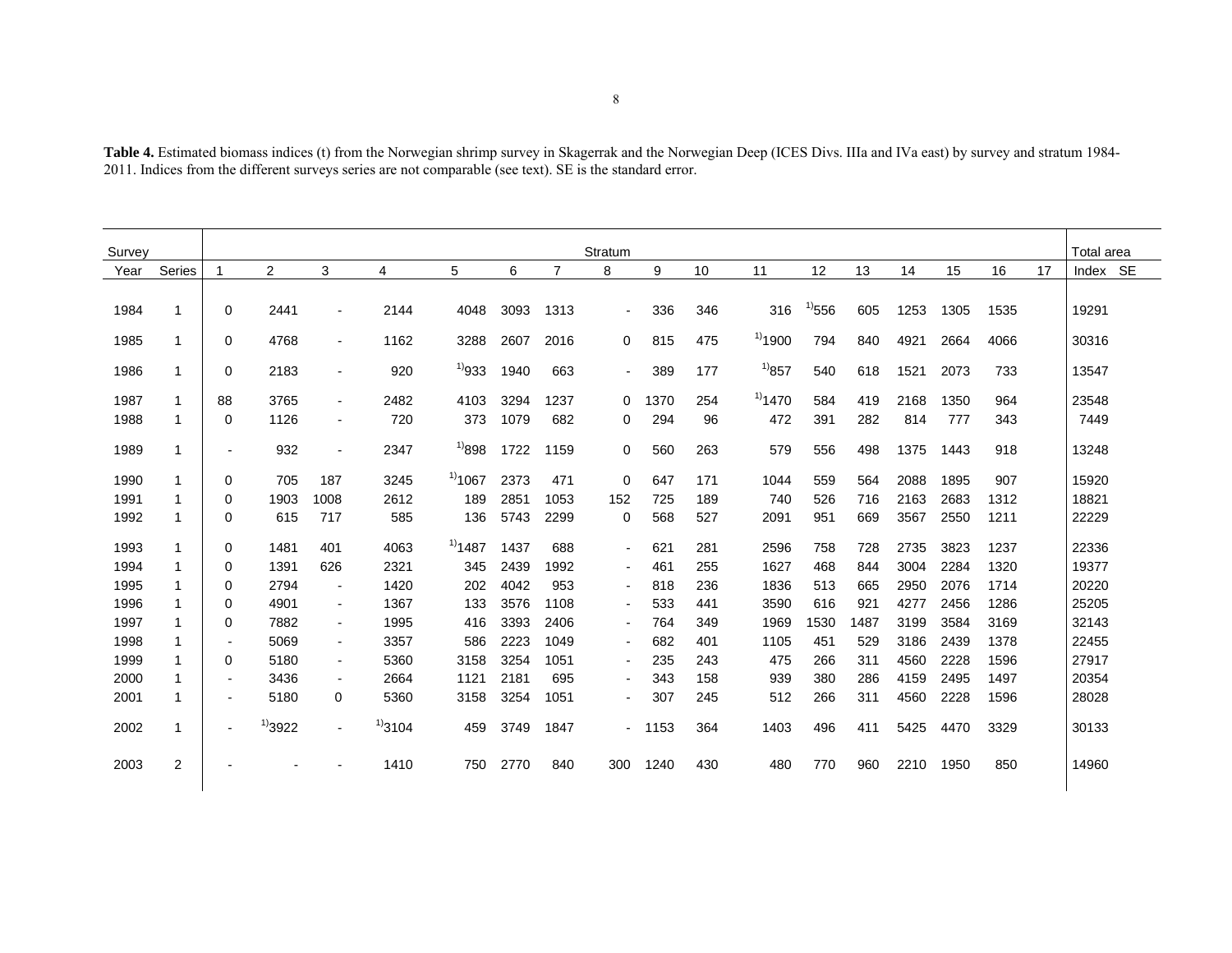| 2004<br>2005 | 3 | $\overline{\phantom{a}}$<br>0 | 3590<br>3790 | $\overline{\phantom{a}}$<br>$\blacksquare$ | 2830<br>5460 | 0           | 3540<br>3160 | 1530<br>1900 |    | 690<br>$-1130$ | 400<br>580 | 120<br>1580 | 1390<br>570 | 1230<br>910 | 11060<br>3370 | 4650<br>3150 | 2890<br>4500 |                 | 33920 11600<br>30100 11100 |              |
|--------------|---|-------------------------------|--------------|--------------------------------------------|--------------|-------------|--------------|--------------|----|----------------|------------|-------------|-------------|-------------|---------------|--------------|--------------|-----------------|----------------------------|--------------|
| 2006         |   | $\overline{\phantom{0}}$      | 2920         | $\blacksquare$                             | 2010         | $^{2)}$ 150 | 2110         | $^{2/888}$   |    | 380            | 130        | 870         | 900         | 1910        | 3340          | 1600         | 2490         | $^{2)}39$       | 19737                      | $^{3)}$ 2282 |
| 2007         | 4 | $\overline{\phantom{0}}$      | 3500         | $\blacksquare$                             | 910          | 120         | 2980         | 950          |    | $-1250$        | 980        | 2130        | 1250        | 6860        | 1480          | 2230         | 12470        |                 | 0 37120                    | 8021         |
| 2008         |   | 20                            | 2910         | $\blacksquare$                             | 1210         | 290         | 2550         | 1230         |    | 650            | 160        | 780         | 1100        | 5270        | 1140          | 600          | 2420         |                 | 40 20360                   | 2758         |
| 2009         |   | 0                             | 1840         | $\overline{\phantom{a}}$                   | 680          | 190         | 3400         | 140          |    | 410            | -80        | 580         | 1270        | 1270        | 1010          | 1990         | 1600         | 70 I            | 14500                      | 2168         |
| 2010         | 4 | 0                             | 1620         | $\blacksquare$                             | 580          | 30          | 1230         | 1290         |    | 590            | 500        | 200         | 370         | 540         | 700           | 930          | 1520         | 30 <sup>1</sup> | 10130                      | 1777         |
| 2011         |   |                               | 520          | $\overline{\phantom{a}}$                   | 760          | 20          | 1930         | 600          | 40 | 470            | 690        | 310         | 320         | 500         | 690           | 880          | 720          | 160             | 8620                       | 1069         |

1) Estimated as an average of the stratum estimates scaled by overall biomass of the year.

2) Estimated as an average of the stratum estimates in 2007-2011, scaled by yearly overall biomass.

3) Based on all strata SEs except 1, 3, 5, 7, 8, and 17

9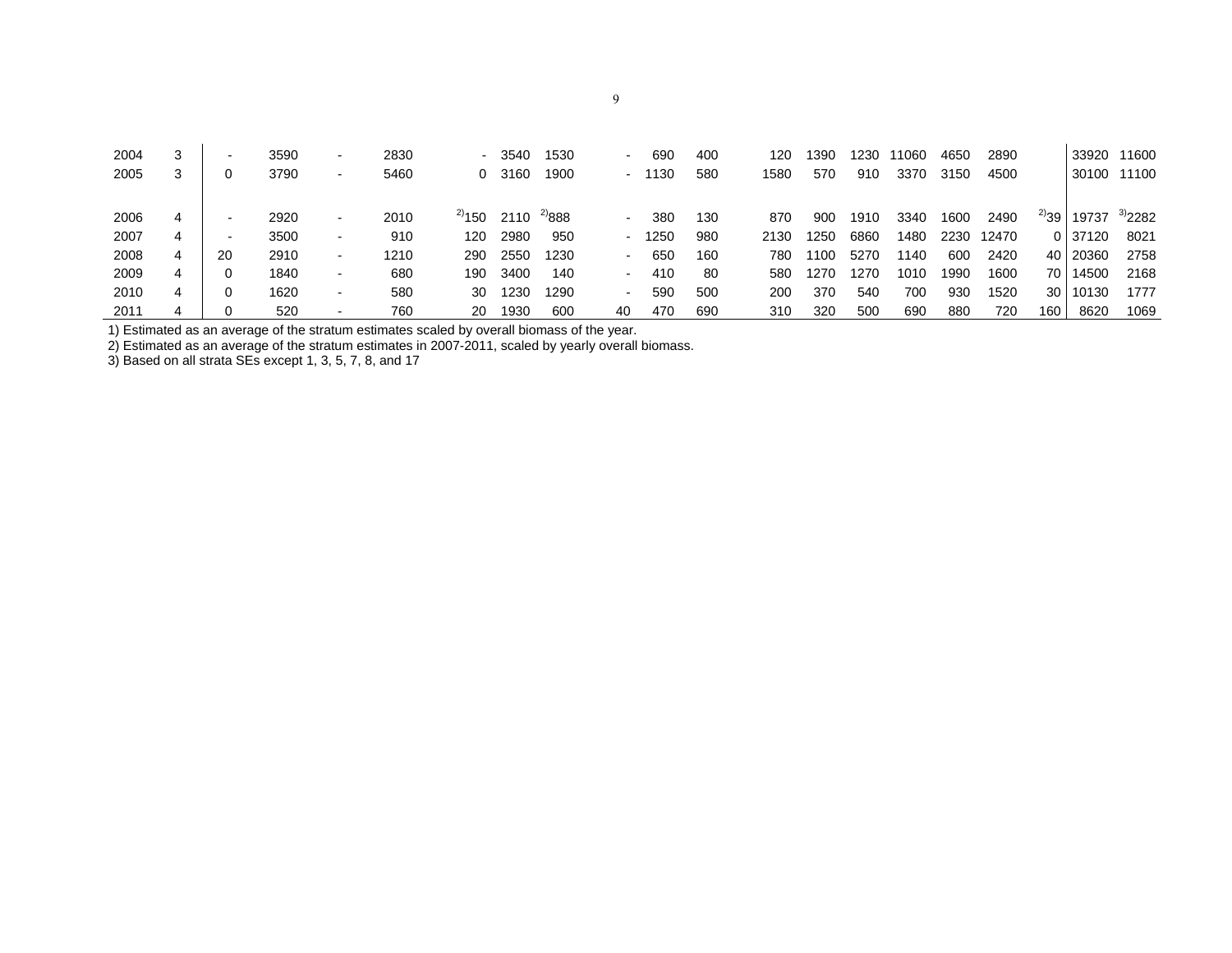**Table 5.** Mean carapace length (CL) with standard deviation (SD), abundance (millions) and proportions of age groups from the 2011 survey estimate of stock length frequency distribution in Skagerrak and the Norwegian Deep (ICES Divs. IIIa and IVa east).

| Skagerrak |         |      |           |            |  |  |  |  |  |  |
|-----------|---------|------|-----------|------------|--|--|--|--|--|--|
| age       | CL (mm) | SD   | abundance | proportion |  |  |  |  |  |  |
|           | 11.50   | 1.15 | 284       | 0.50       |  |  |  |  |  |  |
| 2         | 16.17   | 1.27 | 137       | 0.24       |  |  |  |  |  |  |
| 3         | 19.96   | 1.45 | 78        | 0.14       |  |  |  |  |  |  |
|           | 23.44   | 1.28 | 72        | 0.13       |  |  |  |  |  |  |
|           |         |      |           |            |  |  |  |  |  |  |

| Norwegian Deep                                    |       |      |     |      |  |  |  |  |  |  |  |
|---------------------------------------------------|-------|------|-----|------|--|--|--|--|--|--|--|
| abundance<br>SD<br>$CL$ (mm)<br>proportion<br>age |       |      |     |      |  |  |  |  |  |  |  |
|                                                   | 10.39 | 0.99 | 47  | 0.11 |  |  |  |  |  |  |  |
| 2                                                 | 17.04 | 1.05 | 212 | 0.49 |  |  |  |  |  |  |  |
| 3                                                 | 20.22 | 1.17 | 86  | 0.20 |  |  |  |  |  |  |  |
|                                                   | 25.55 | 36   | 85  | 0.20 |  |  |  |  |  |  |  |

|     |           | Total |           |            |
|-----|-----------|-------|-----------|------------|
| age | $CL$ (mm) | SD    | abundance | proportion |
|     | 11.37     | 1.18  | 330       | 0.36       |
| 2   | 16.95     | 1.26  | 371       | 0.41       |
| 3+  | 23.80     | 2.03  | 212       | 0.23       |
|     |           |       |           |            |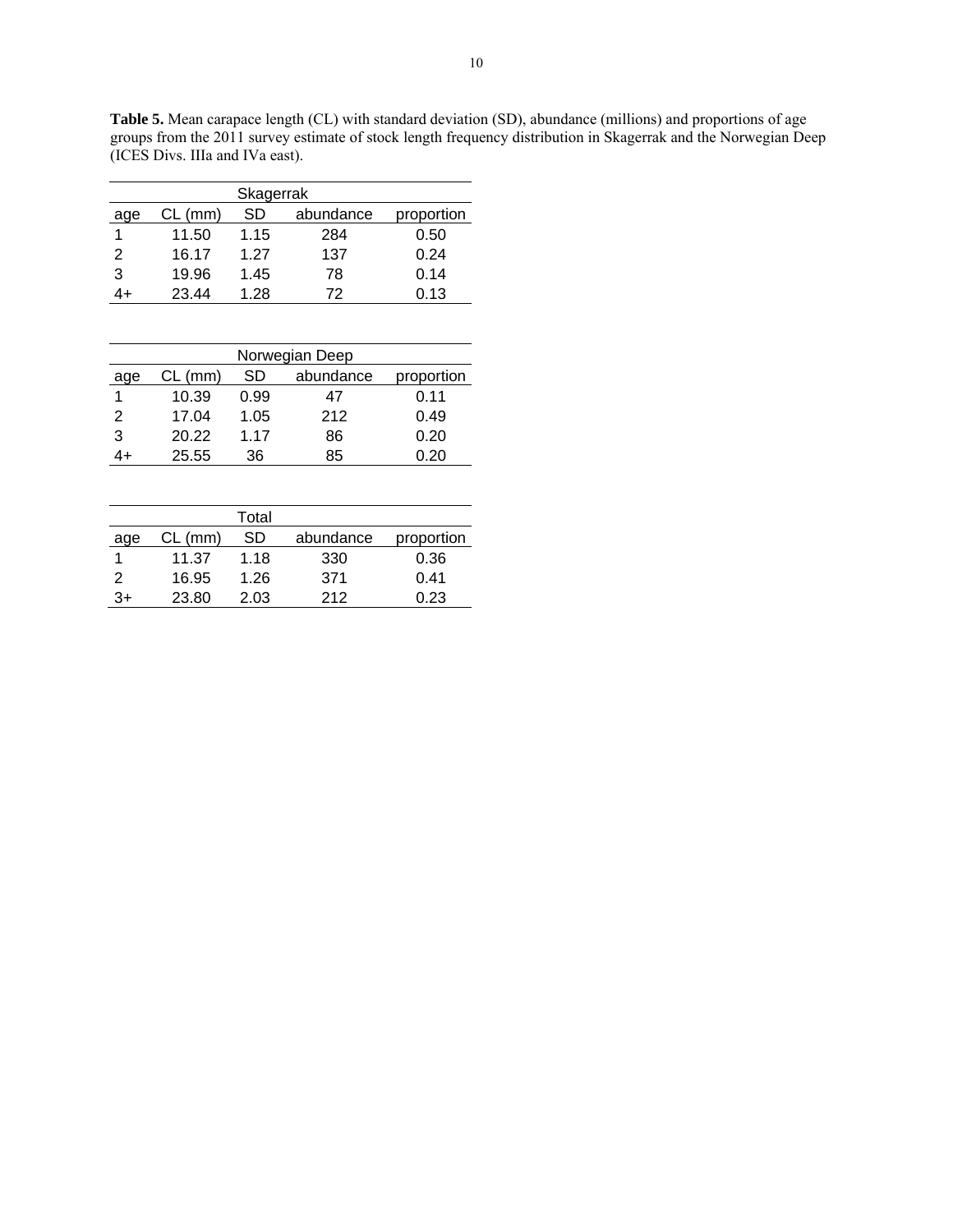| Species                  |                                                | biomass index |       |        |       |          |          |       |
|--------------------------|------------------------------------------------|---------------|-------|--------|-------|----------|----------|-------|
| English                  | Latin                                          | 2006          | 2007  | 2008   | 2009  | 2010     | 2011     | mean  |
| Blue whiting             | Micromesistius poutassou                       | 0.13          | 0.13  | 0.12   | 1.21  | 0.27     | 0.62     |       |
| Saithe                   | Pollachius virens                              | 7.33          | 39.75 | 208.32 | 53.89 | 18.53    | 7.52     |       |
| Cod                      | Gadus morhua                                   | 0.51          | 1.28  | 0.78   | 2.01  | 1.79     | 1.66     |       |
| Roundnosed               |                                                |               |       |        |       |          |          |       |
| Grenadier                | Coryphaenoides rupestris                       | 3.22          | 6.85  | 19.02  | 19.03 | 10.05    | 4.99     |       |
| Rabbit fish              | Chimaera monstrosa                             | 2.24          | 2.15  | 3.41   | 3.26  | 3.51     | 2.73     |       |
| Haddock                  | Melanogrammus aeglefinus                       | 0.97          | 4.21  | 1.85   | 3.18  | 3.46     | 5.82     |       |
| Redfish                  | Scorpaenidae                                   | 0.18          | 0.40  | 0.26   | 0.43  | 0.80     | 1.02     |       |
| <b>Velvet Belly</b>      | Etmopterus spinax                              | 1.31          | 2.58  | 1.95   | 2.42  | 2.52     | 1.47     |       |
| Skates, Rays             | Rajidae                                        | 0.41          | 0.95  | 0.64   | 0.17  | 0.60     | 0.88     |       |
| Long Rough Dab           | Hippoglossoides platessoides                   | 0.22          | 0.64  | 0.42   | 0.28  | 0.47     | 0.51     |       |
| Hake                     | Merluccius merluccius                          | 0.98          | 0.78  | 0.64   | 2.56  | 1.60     | 0.56     |       |
| Angler                   | Lophius piscatorius                            | 0.15          | 0.91  | 0.87   | 1.25  | 1.70     | 0.92     |       |
| Witch                    | Glyptocephalus cynoglossus                     | 0.24          | 0.74  | 0.54   | 0.16  | 0.13     | 0.24     |       |
| Dogfish                  | Squalus acanthias                              | 0.31          | 0.19  | 0.28   | 0.14  | 0.11     | 0.21     |       |
| Black-mouthed dogfish    | Galeus melastomus                              | 0.00          | 0.05  | 0.05   | 0.15  | 0.09     | 0.09     |       |
| Whiting                  | Merlangius merlangus                           | 0.35          | 1.01  | 1.35   | 3.02  | 2.42     | 3.07     |       |
| <b>Blue Ling</b>         | Molva dypterygia                               | 0             | 0     | 0      | 0     | $\Omega$ | $\Omega$ |       |
| Ling                     | Molva molva                                    | 0.04          | 0.11  | 0.34   | 0.79  | 0.64     | 0.24     |       |
| Four-bearded             |                                                |               |       |        |       |          |          |       |
| Rockling                 | Rhinonemus cimbrius                            | 0.06          | 0.14  | 0.04   | 0.03  | 0.05     | 0.03     |       |
| Cusk                     | <b>Brosme</b> brosme                           | 0.20          | 0     | 0.02   | 0.05  | 0.13     | 0.29     |       |
| Halibut                  | Hippoglossus hippoglossus                      | 0.08          | 0.07  | 3.88   | 0.09  | 0.20     | 0.05     |       |
| Pollack                  | Pollachius pollachius                          | 0.06          | 0.25  | 0.03   | 0.13  | 0.12     | 0.15     |       |
| <b>Greater Forkbeard</b> | Phycis blennoides                              | 0             | 0     | 0      | 0.01  | 0.04     | 0.02     |       |
|                          |                                                |               |       |        |       |          |          |       |
| Total                    |                                                | 18.99         | 63.19 | 244.81 | 94.26 | 49.23    | 33.09    | 83.93 |
|                          | Total (except saithe and roundnosed grenadier) | 8.44          | 16.59 | 17.47  | 21.34 | 20.65    | 20.58    | 17.51 |

**Table 6.** Estimated indices of predator biomass (catch in kg per towed nm) recorded from the Norwegian shrimp survey in Skagerrak and the Norwegian Deep (ICES Divs. IIIa and IVa east) in 2006-2011.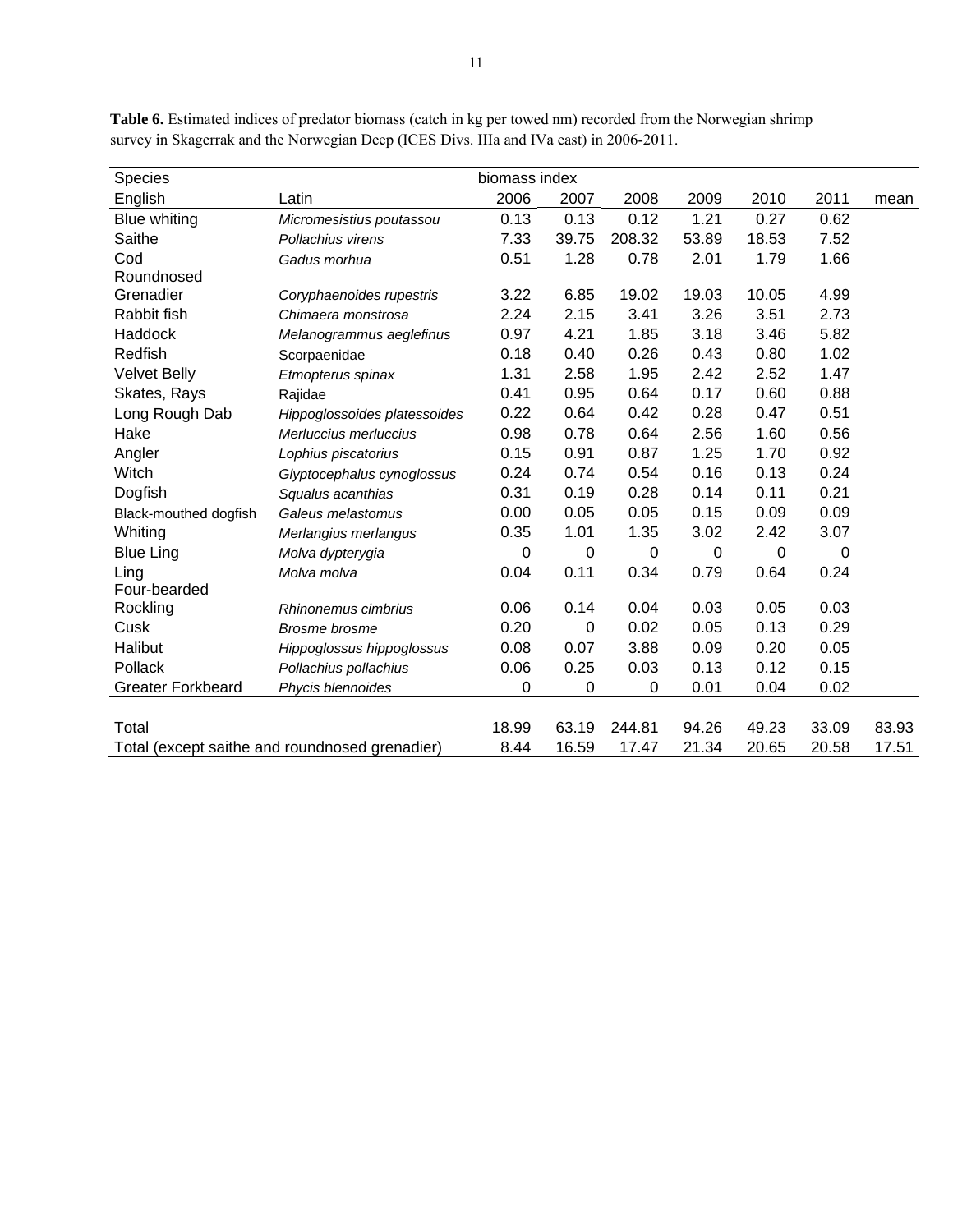

**Fig. 1.** Norwegian shrimp survey in Skagerrak and the Norwegian Deep (ICES Divs. IIIa and IVa east): the revised strata system (introduced in 2007 and adjusted in 2008) with the 111 fixed trawl stations. Trawl stations marked in red were introduced in 2008 (see text). Strata areas are given in Table 1.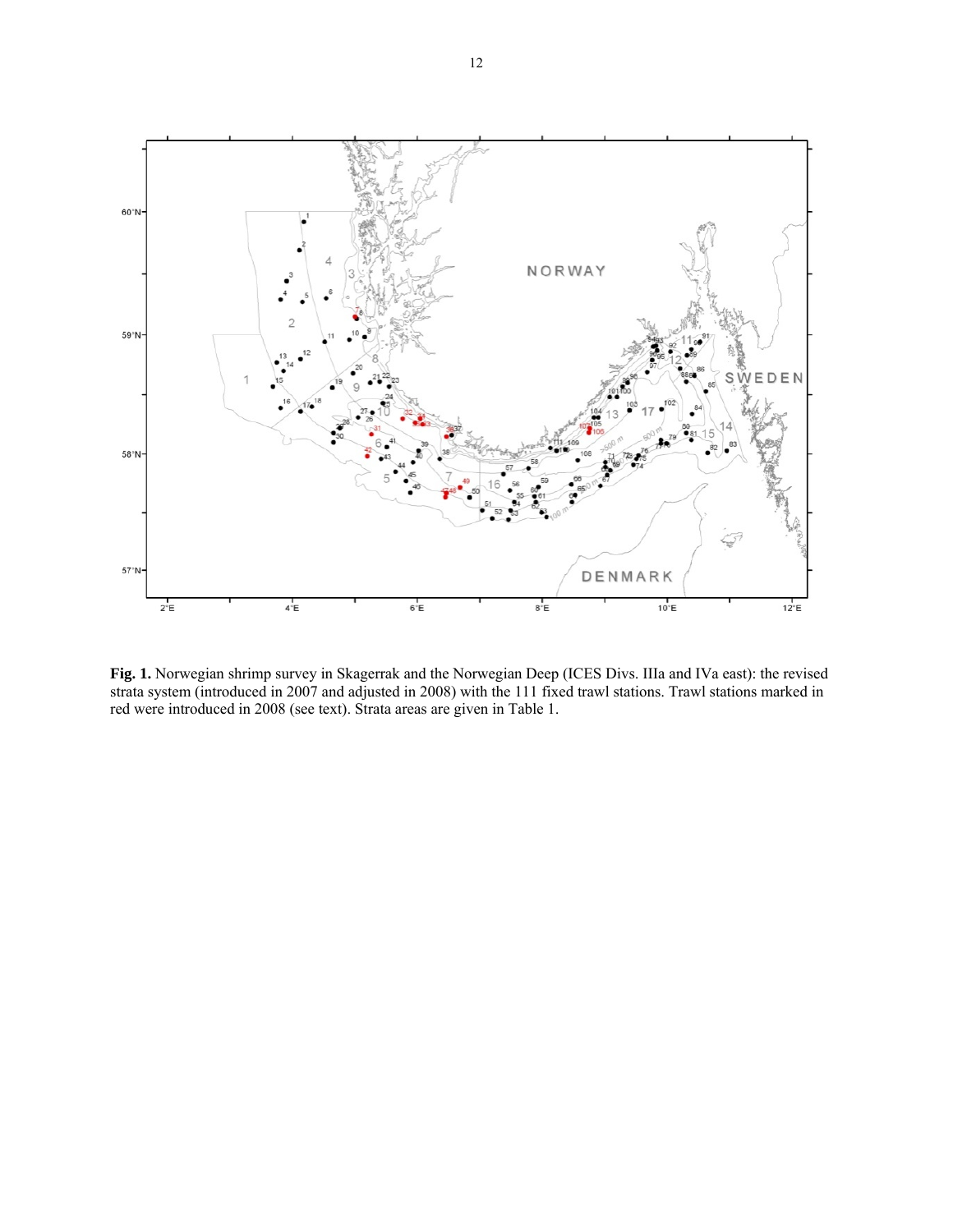

**Fig. 2.** Correlation between the index of 1-year old shrimps (abundance in millions) in January/February, year *t* and the index of 2-year old shrimps (abundance in millions) in January/February, year *t+1*, in Skagerrak and the Norwegian Deep (ICES Divs. IIIa and IVa east). Data from 2006-2011.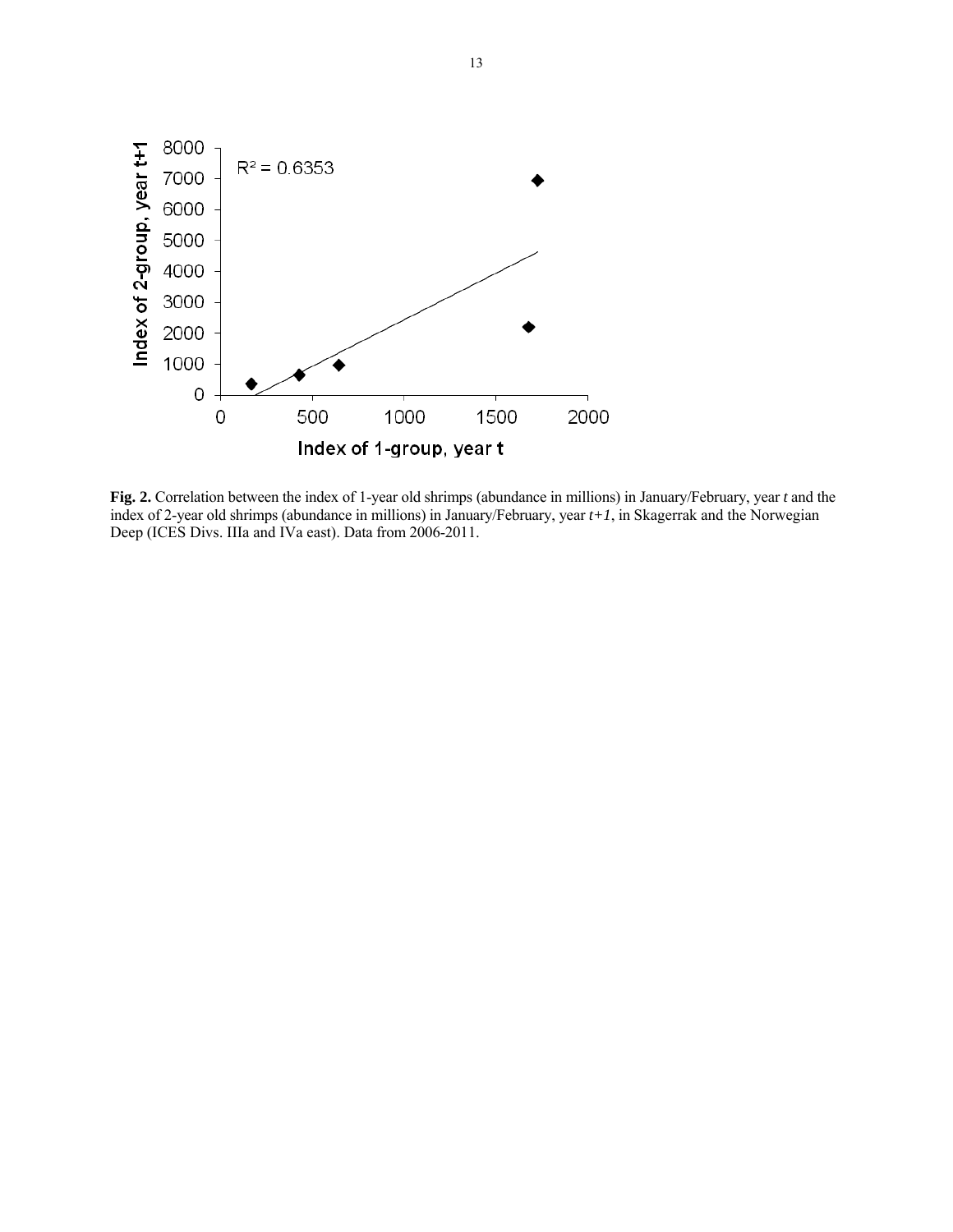

**Fig. 3.** The Norwegian shrimp survey in Skagerrak and the Norwegian Deep (ICES Divs. IIIa and IVa east) in January 2011 with R/V *Håkon Mosby*: sailing route and trawled stations.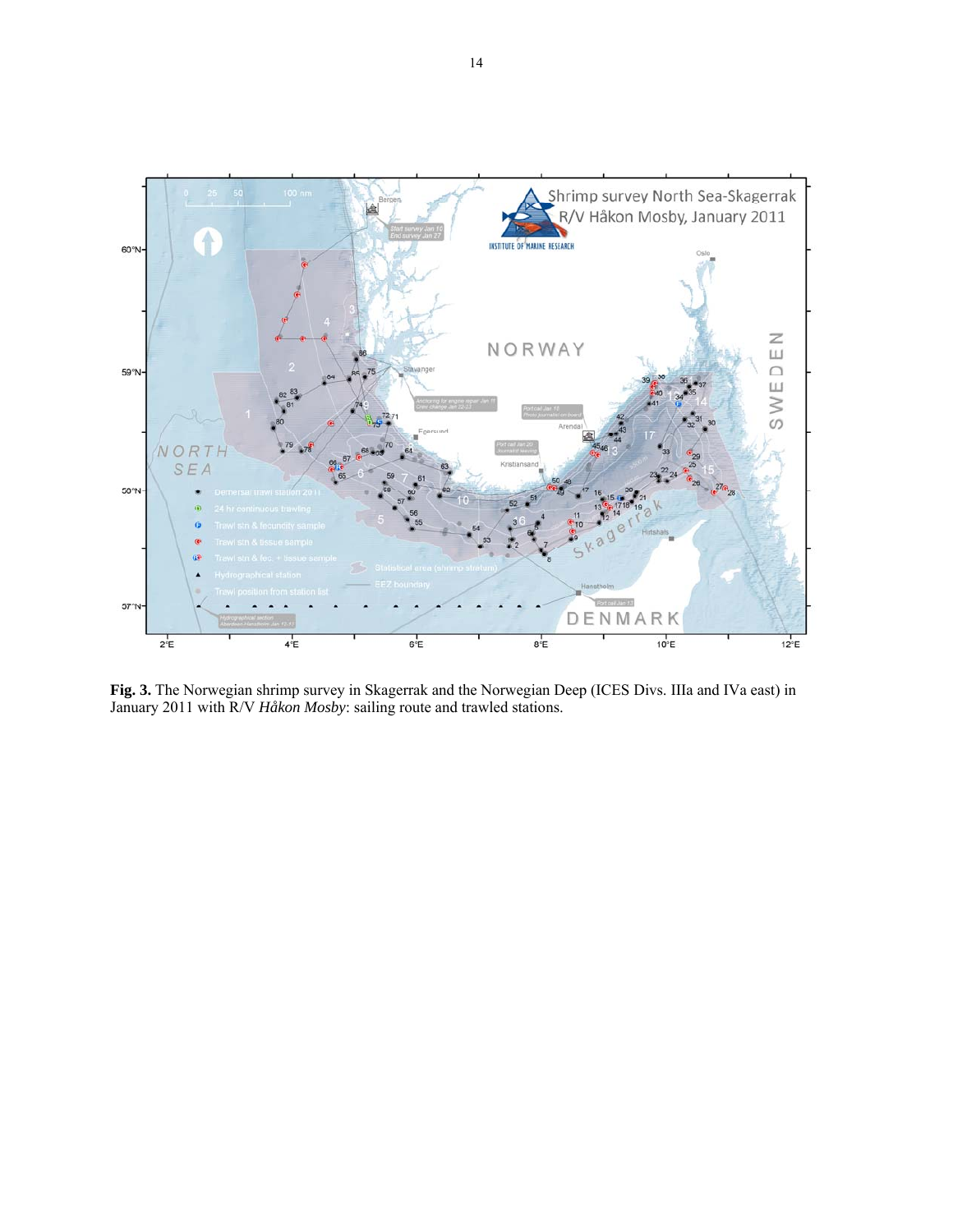

**Fig. 4.** Temperatures (ºC) measured with CTD on trawl stations during the 2006-2011 shrimp surveys in Skagerrak and the Norwegian Deep (ICES Divs. IIIa and IVa east).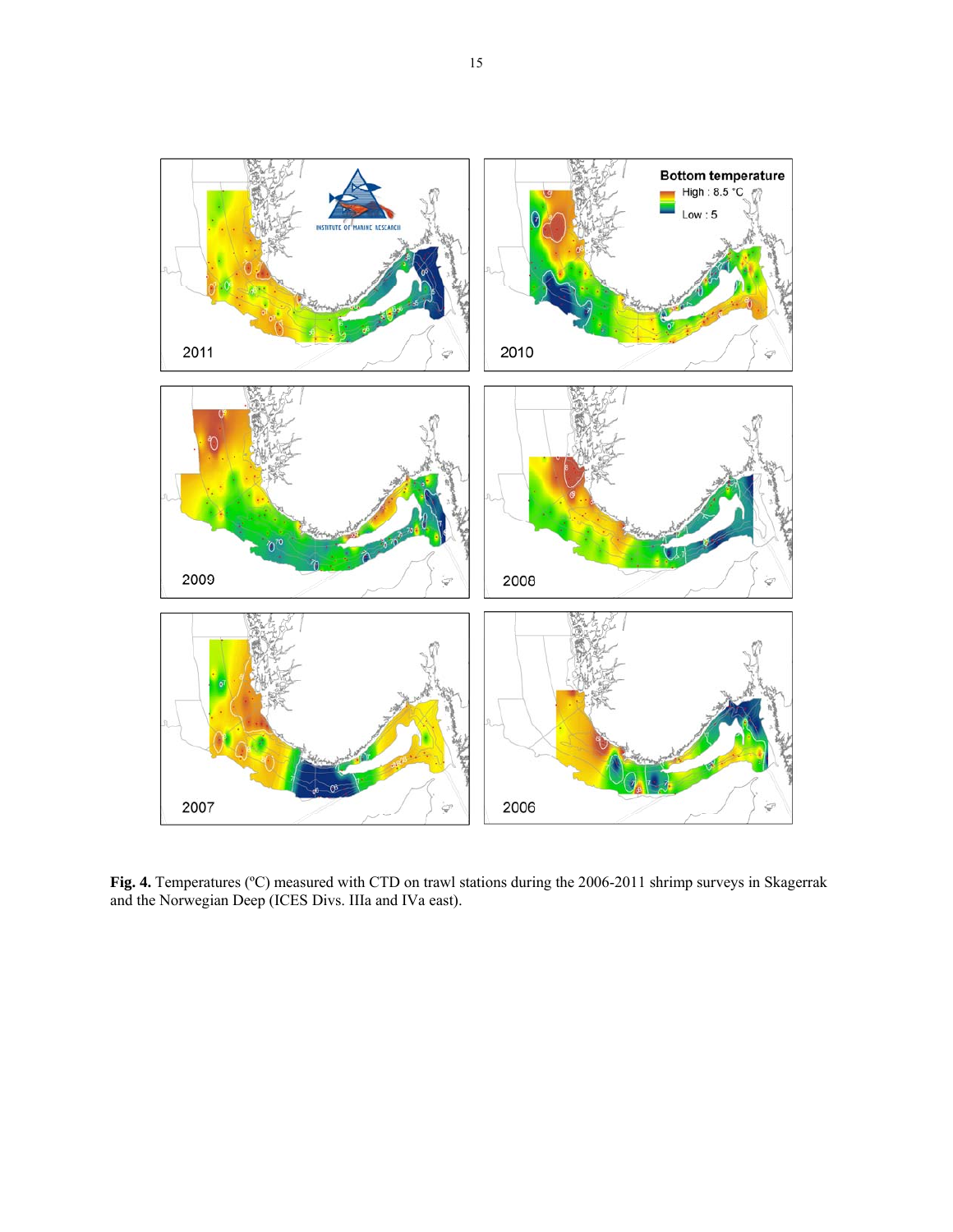

**Fig. 5.** Estimated survey biomass indices of shrimp (*Pandalus borealis*) in Skagerrak and the Norwegian Deep (ICES Divs. IIIa and IVa east), 1984-2011 (see Table 4). The 2003-estimate is not shown. Standard errors have been calculated for the 2004-2011 surveys.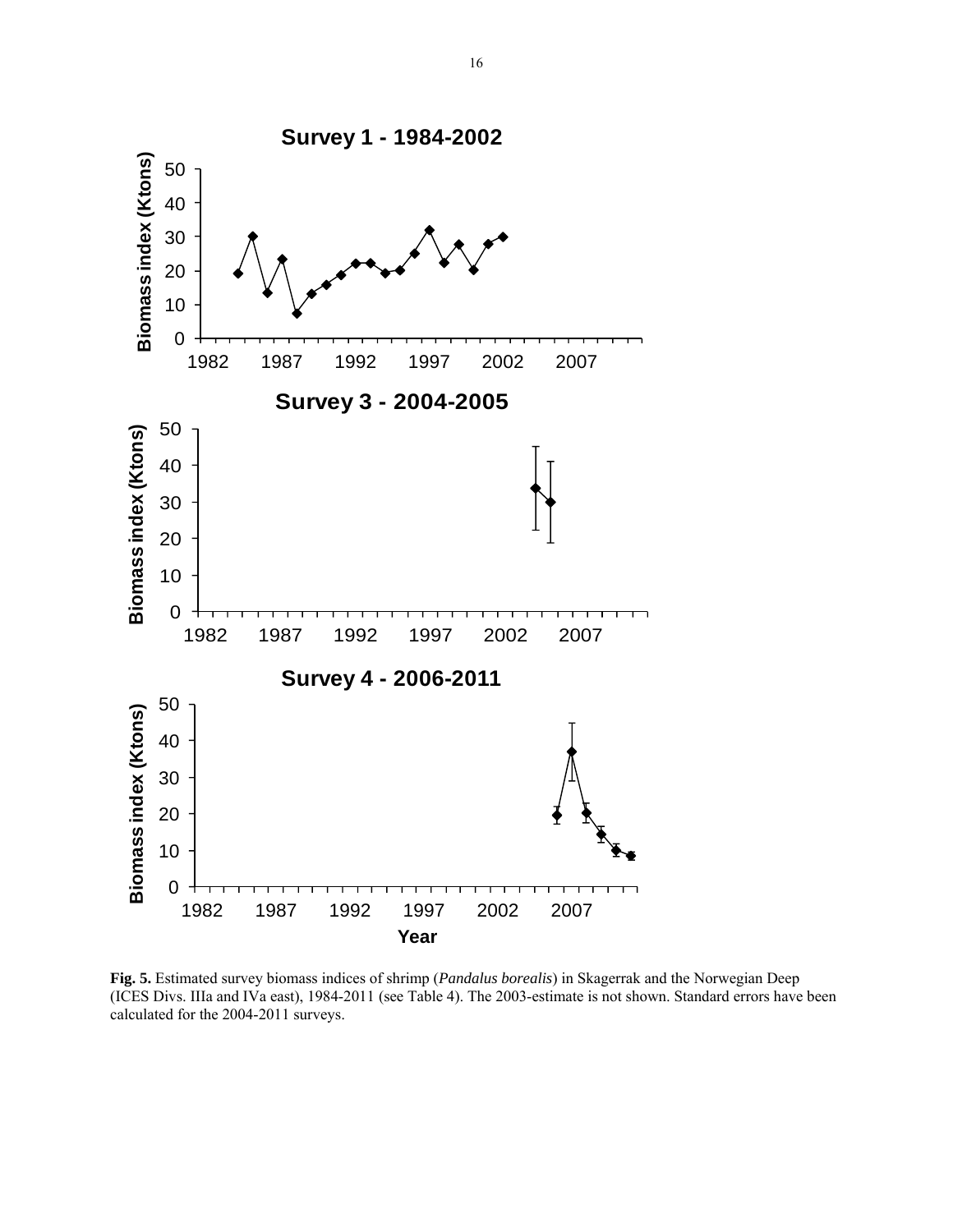

**Fig. 6a.** Shrimp catches per trawl station (kg/nm) from the Norwegian shrimp survey in Skagerrak and the Norwegian Deep (ICES Divs. IIIa and IVa east) in January/February 2006-2011.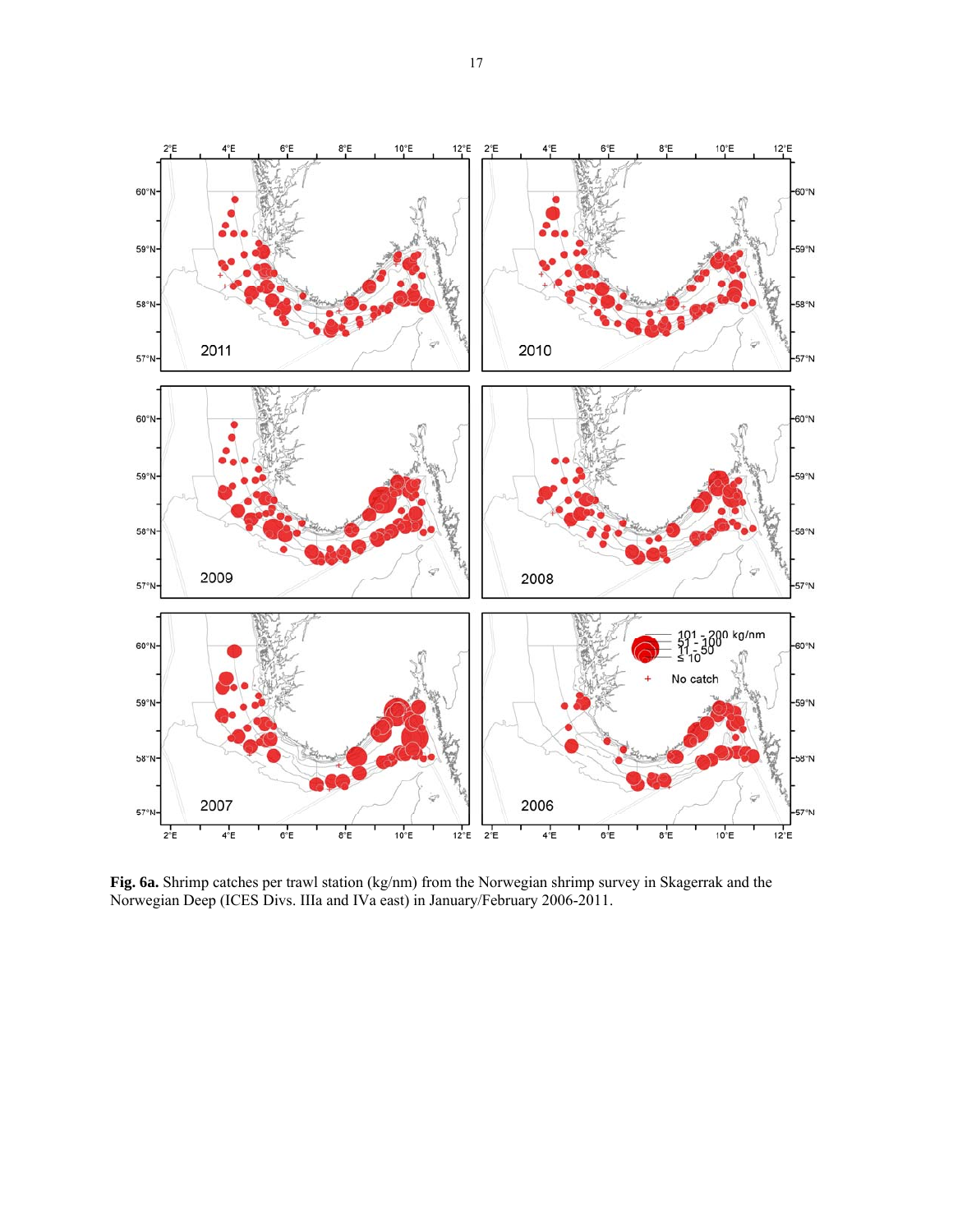

Fig. 6b. The distribution of shrimp (kg/nm) from the Norwegian shrimp survey in Skagerrak and the Norwegian Deep (ICES Divs. IIIa and IVa east) in January/February 2006-2011.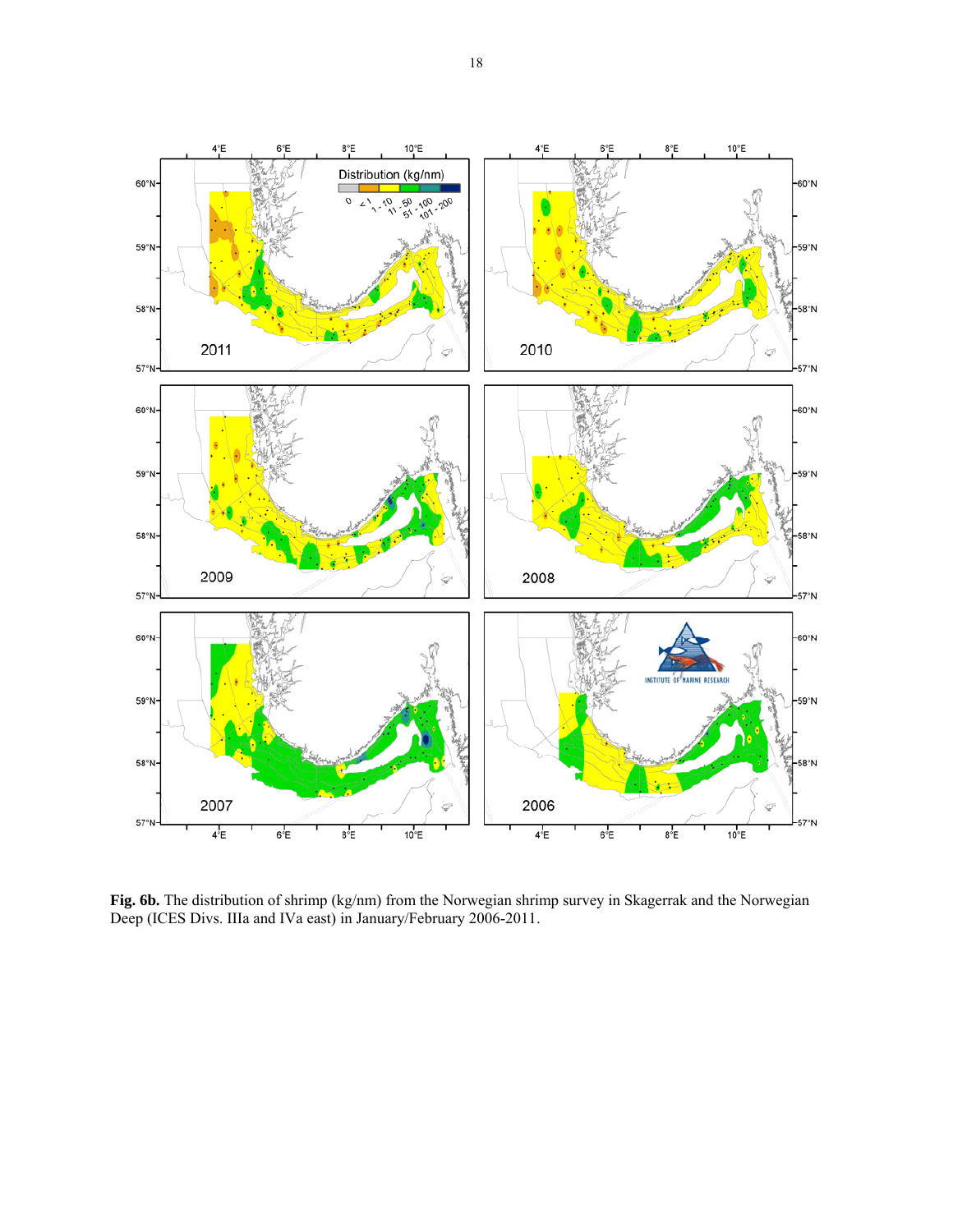

**Fig. 7.** Length frequency distributions for the overall area, Skagerrak , and the Norwegian Deep from the Norwegian shrimp survey in Skagerrak and the Norwegian Deep (ICES Divs. IIIa and IVa east) in January/February 2011.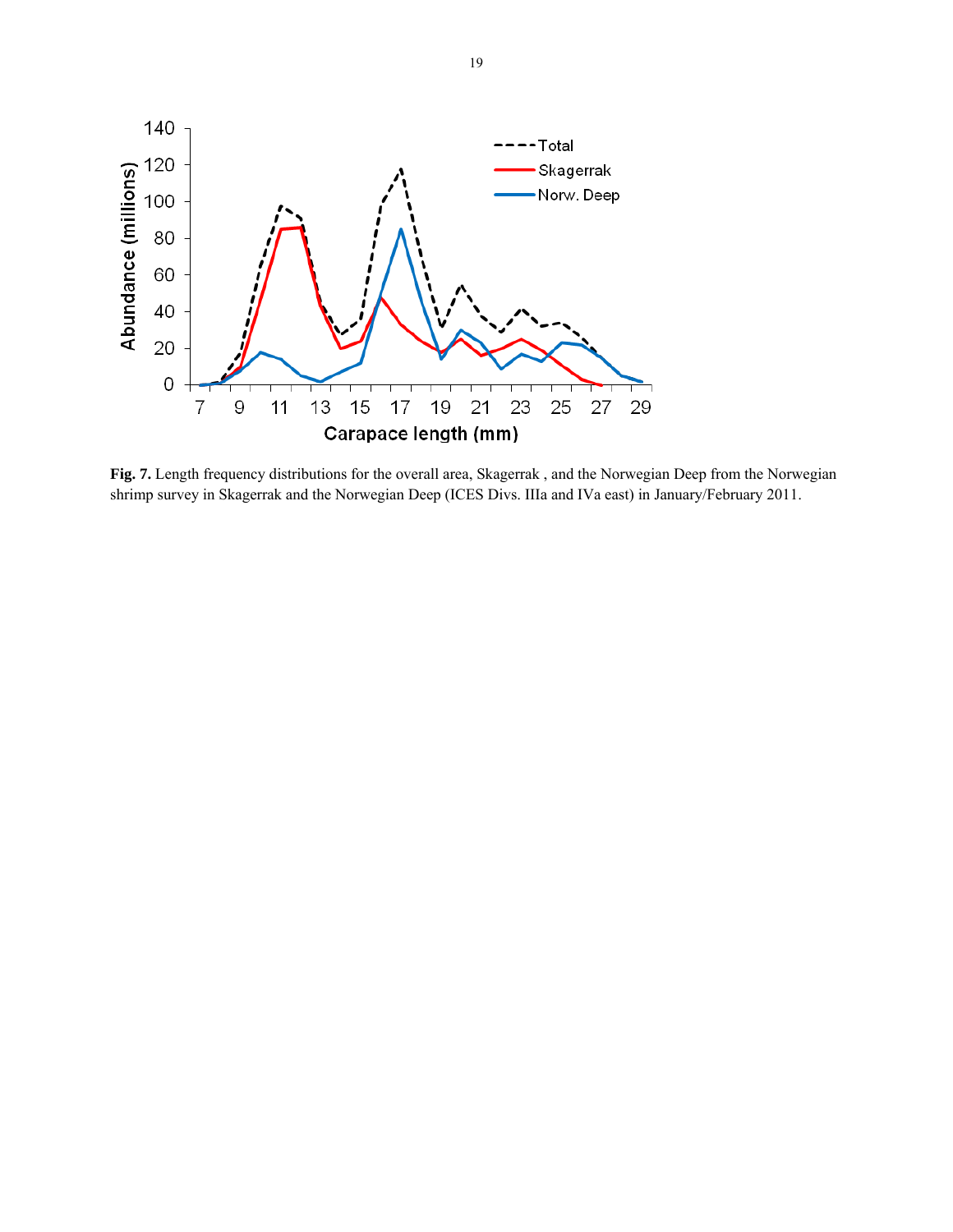

**Fig. 8.** Length frequency distributions for a) the overall area, b) Skagerrak (ICES Div. IIIa), and c) the Norwegian Deep (ICES Div. IVa east). Data from the Norwegian shrimp survey 2006- 2011. Note different scales on y-axes.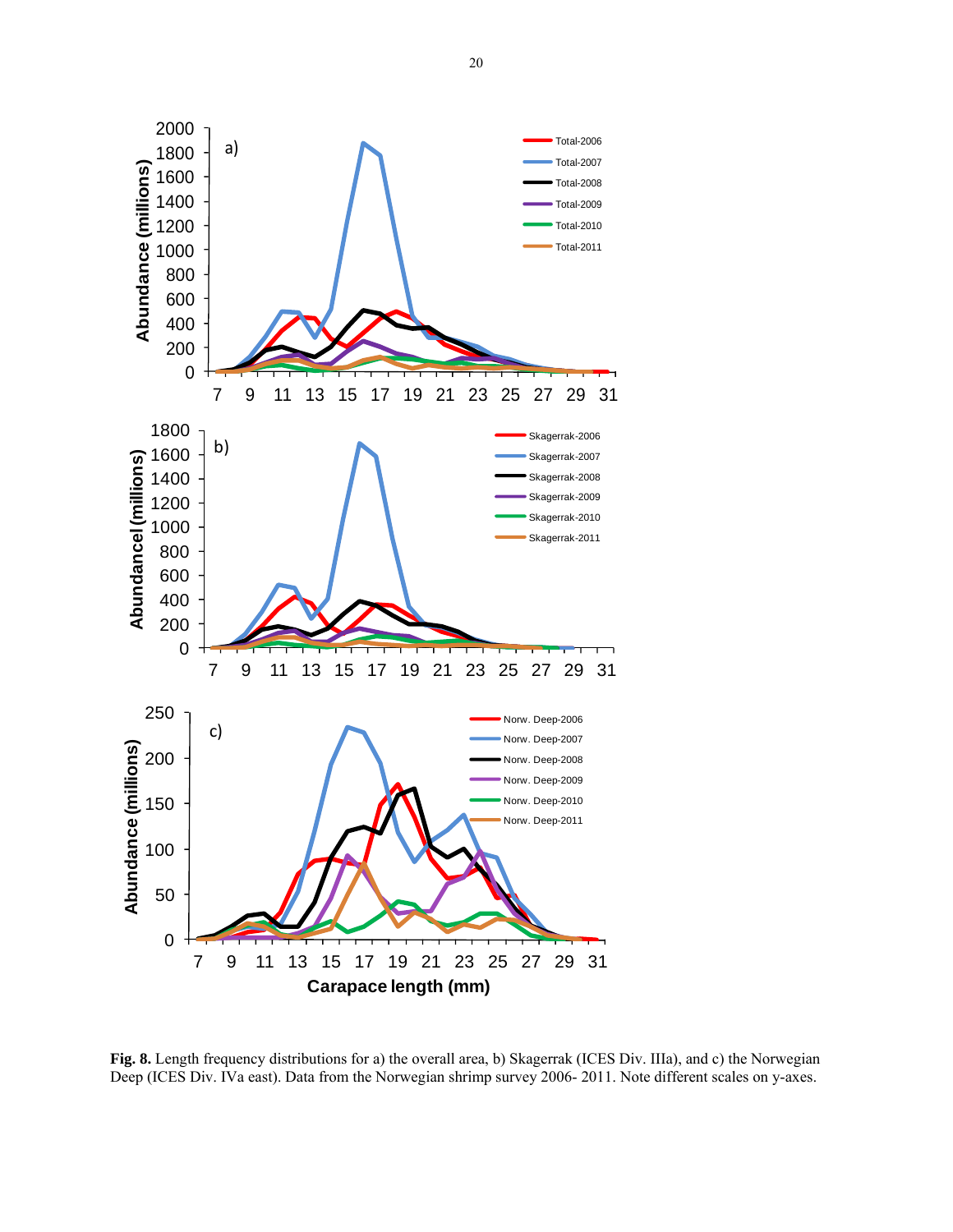

**Fig. 9.** Recruitment index (abundance in millions) of 1-year old shrimp in Skagerrak (ICES Div. IIIa), the Norwegian Deep (ICES Div. IVa east), and in the overall area for 2006-2011.